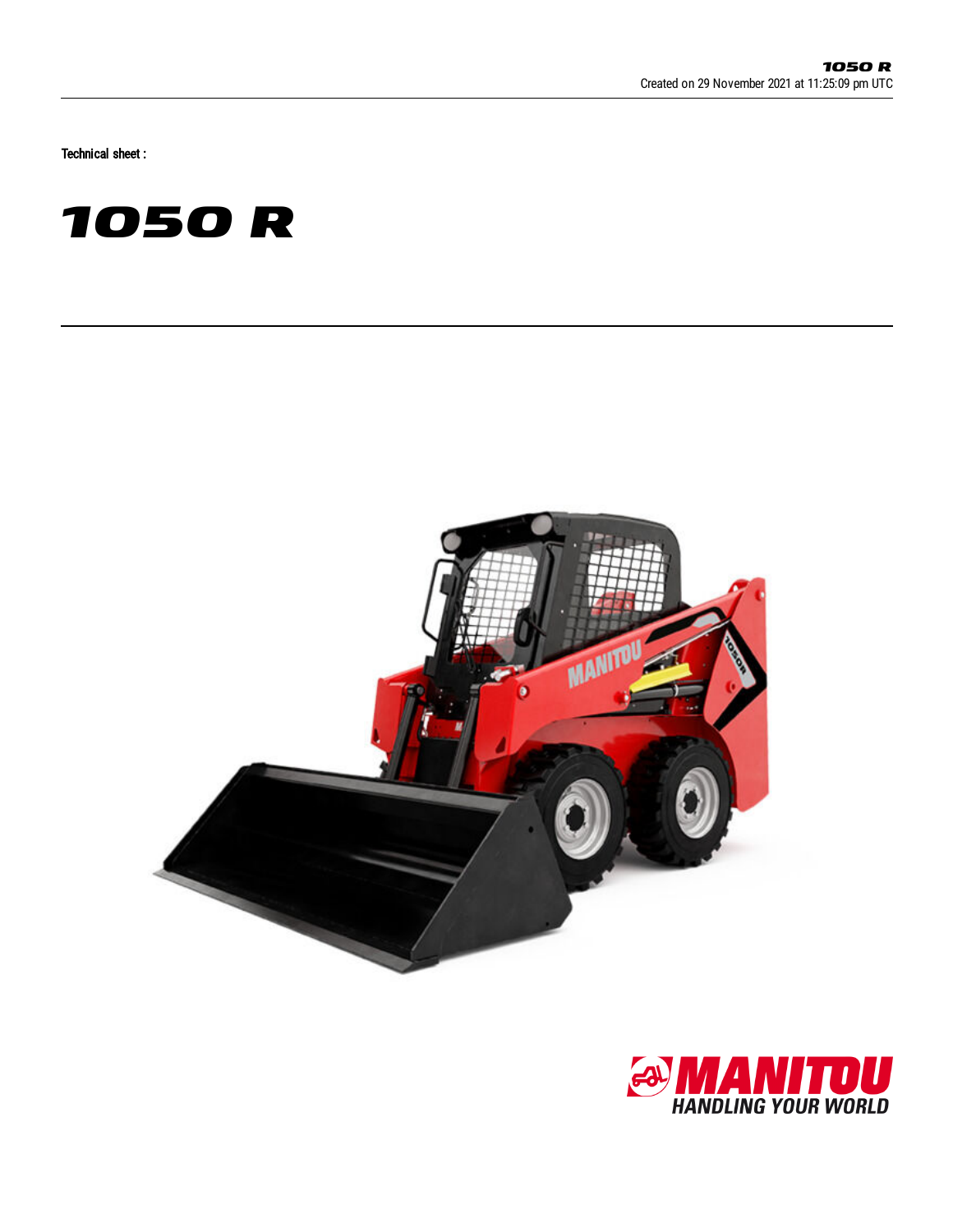| <b>Capacities</b>                                    |            | <b>Metric</b>      |
|------------------------------------------------------|------------|--------------------|
| <b>Rated Operating Capacity</b>                      |            | 476 kg             |
| Rated Operating Capacity with Optional Counterweight |            | 533 kg             |
| Unladen weight                                       |            | 1905 kg            |
| <b>Weight and dimensions</b>                         |            |                    |
| Overall Operating Height - Fully Raised              | h27        | 3546 mm            |
| Height to Hinge Pin - Fully Raised                   | h28        | 2746 mm            |
| Overall Height to Top of ROPS                        | h17        | 1786 mm            |
| Dump angle at full height                            | a5         | 42°                |
| Dump height                                          | h29        | 2146 mm            |
| Overall length with bucket                           | <b>116</b> | 2896 mm            |
| Dump reach - Full height                             |            | 579 mm             |
| Rollback at ground                                   |            | 29°                |
| Seat to ground height                                | h30        | 828 mm             |
| Wheelbase                                            | y          | 876 mm             |
| Overall width less bucket                            | b1         | 1229 mm            |
| <b>Bucket Width</b>                                  | e1         | 1404 mm            |
| Ground clearance                                     | m4         | 152 mm             |
| Overall length - Less Bucket                         | 12         | 2258 mm            |
| Departure angle                                      | a2         | 26 $^{\circ}$      |
| Clearance Radius - Front with Bucket                 |            | 1763 mm            |
| Clearance Circle - Front without Bucket              | b19        | 1120 mm            |
| Clearance Circle - Rear                              | wa1        | 1374 mm            |
| <b>Performances</b>                                  |            |                    |
| Travel speed (unladen)                               |            | 9.50 km/h          |
| Wheels                                               |            |                    |
| Standard tyres                                       |            | 27x8.5x15          |
| Engine                                               |            |                    |
| Engine brand                                         |            | Yanmar             |
| Engine model                                         |            | 3TNV88C-K          |
| Gross Power (kW)                                     |            | 25.50 kW           |
| Net Power (kW)                                       |            | 24.70 kW           |
| Max. torque / Engine rotation                        |            | 108 Nm / 280       |
| Battery                                              |            | 12 V               |
| Alternator                                           |            | 40 kW              |
| Starter (kW)                                         |            | 2.30 kW            |
| <b>Hydraulics</b>                                    |            |                    |
| Standard flow - Auxiliary hydraulics                 |            | 55.10 l/mi         |
| Auxiliary Hydraulic Pressure                         |            | 189.60 ba          |
| <b>Tank capacities</b>                               |            |                    |
| Fuel tank                                            |            | 39.40              |
| Reservoir Capacity Hydraulics                        |            | 30.301             |
| Displacement                                         |            | 1.60l              |
| <b>Noise and vibration</b>                           |            |                    |
| Environmental noise (LwA)                            |            | 101 dB(A           |
| Noise at driving position (LpA)                      |            | 80 dB(A)           |
| Whole-Body Vibration (ISO 2631-1)                    |            | $0.81 \text{ m/s}$ |
|                                                      |            |                    |

Vibration to whole hand/arm

|                | <b>Metric</b>                                     |
|----------------|---------------------------------------------------|
|                | 476 kg                                            |
|                | 533 kg                                            |
|                | 1905 kg                                           |
|                |                                                   |
| 7              | 3546 mm                                           |
| 8              | 2746 mm                                           |
| 7              | 1786 mm                                           |
| 5              | 42°                                               |
| 9              | 2146 mm                                           |
| 5              | 2896 mm                                           |
|                | 579 mm                                            |
|                | 29°                                               |
|                |                                                   |
| Ó              | 828 mm                                            |
|                | 876 mm                                            |
| I              | 1229 mm                                           |
|                | 1404 mm                                           |
| 4              | 152 mm                                            |
|                | 2258 mm                                           |
| $\overline{ }$ | 26°                                               |
|                | 1763 mm                                           |
| 9              | 1120 mm                                           |
| 1              | 1374 mm                                           |
|                |                                                   |
|                |                                                   |
|                | 9.50 km/h                                         |
|                |                                                   |
|                | 27x8.5x15 HD                                      |
|                |                                                   |
|                | Yanmar                                            |
|                | 3TNV88C-KMS                                       |
|                | 25.50 kW                                          |
|                | 24.70 kW                                          |
|                | 108 Nm / 2800 rpm                                 |
|                | 12 V                                              |
|                | 40 kW                                             |
|                |                                                   |
|                | 2.30 kW                                           |
|                |                                                   |
|                | 55.10 l/min                                       |
|                | 189.60 bar                                        |
|                |                                                   |
|                | 39.40                                             |
|                | 30.301                                            |
|                | 1.601                                             |
|                |                                                   |
|                | 101 $dB(A)$                                       |
|                | 80 dB(A)                                          |
|                | $0.81 \text{ m/s}^2$<br>$< 0.93$ m/s <sup>2</sup> |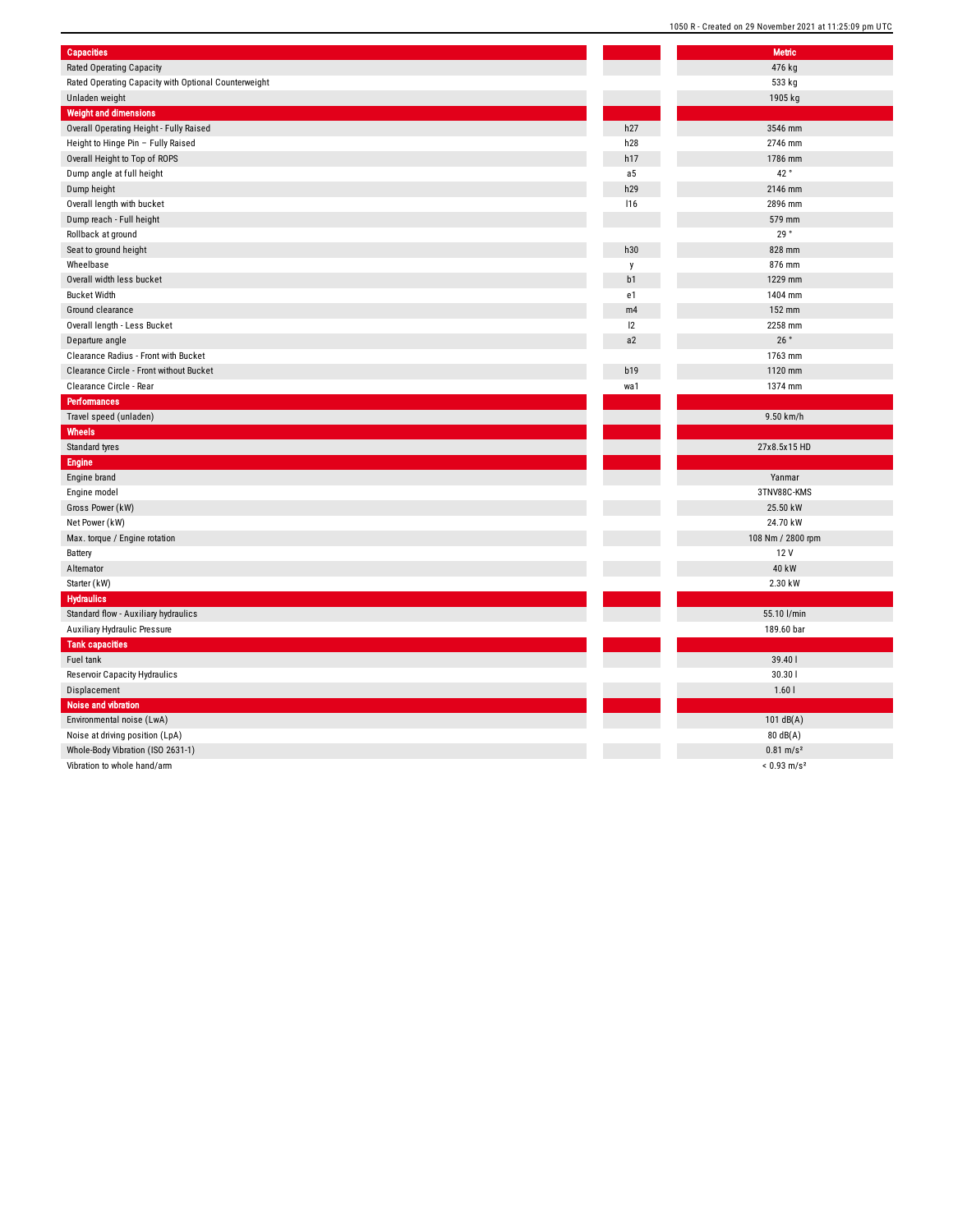## 1050 R - Dimensional drawing





## Equipment

| Integral Access Plate (removable)                | Standard |
|--------------------------------------------------|----------|
| <b>Lifting function</b>                          |          |
| All-Tach® Attachment Mounting System             | Standard |
| <b>Auxiliary Hydraulics</b>                      | Standard |
| Lighting                                         |          |
| Work Lights - Front and Rear                     | Standard |
| <b>Motorization/Power</b>                        |          |
| Engine Block Heater                              | Standard |
| <b>Operator station</b>                          |          |
| Cab Enclosure                                    | Optional |
| Foot and Hand Throttles 2                        | Standard |
| <b>Gehl T-Bar Controls</b>                       | Standard |
| Hand/Foot Controls                               | Standard |
| Heating                                          | Optional |
| High-Back Adjustable Seat                        | Standard |
| Horn                                             | Optional |
| ROPS/FOPS Level II Overhead Guard                | Standard |
| Sound Reduction Material                         | Standard |
| Suspension Seat - Mechanical                     | Optional |
| Other options                                    |          |
| Hydrostatic Drive - Servo                        | Standard |
| Selectable Self-Leveling Hydraulic Lift Action 4 | Optional |
| <b>Safety</b>                                    |          |
| Anti-Vandalism Protection                        | Standard |
| Back-Up Alarm                                    | Optional |
| Brake Control (Auto / Manual)                    | Standard |
| Hydraloc <sup>™</sup> Safety System              | Standard |
| Lift Arm Support Device                          | Standard |
| Operator Restraint Bar                           | Standard |
| <b>Secondary functions</b>                       |          |
| Counterweight                                    | Optional |
| <b>Full Instrumentation</b>                      | Standard |